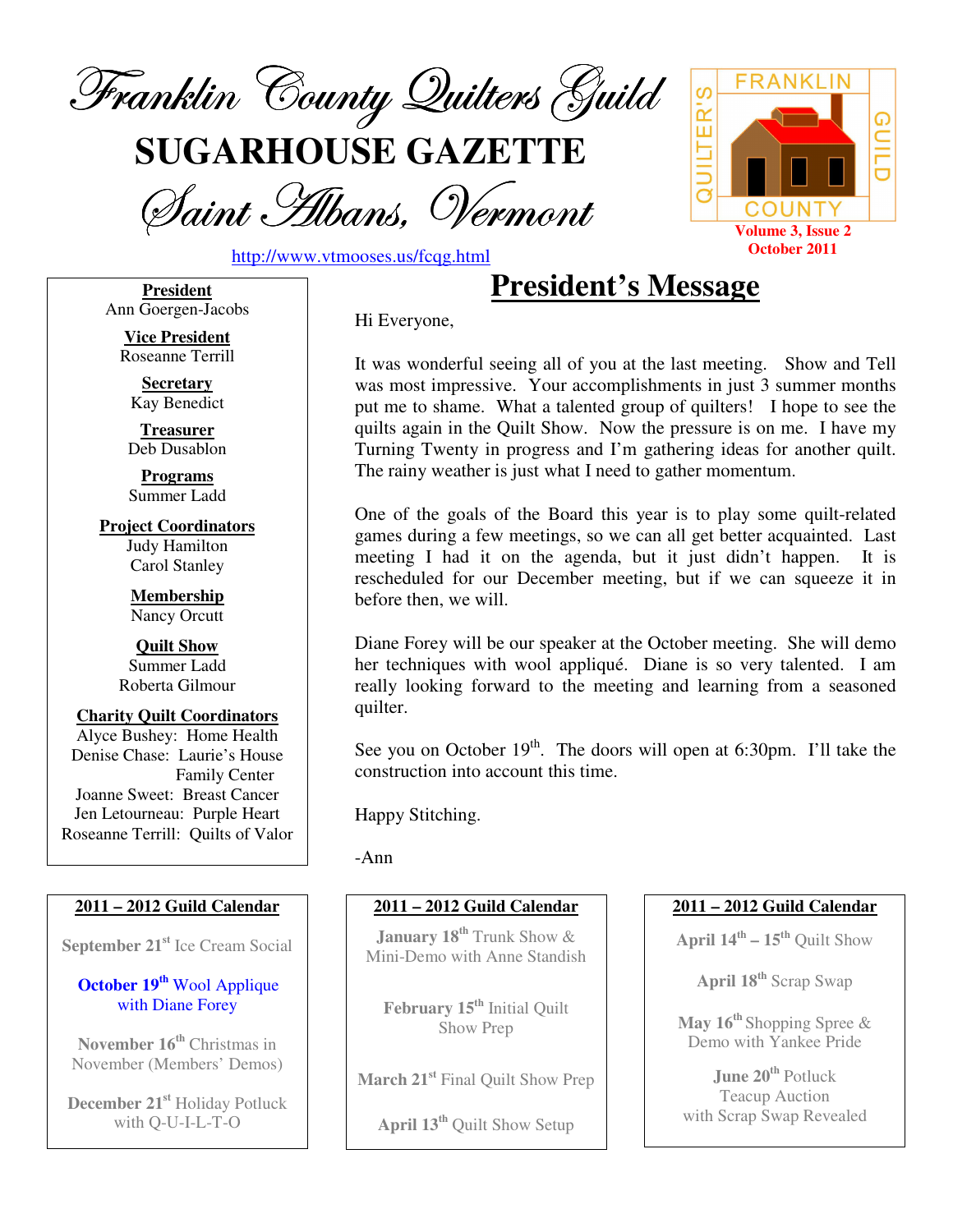# **FRANKLIN COUNTY QUILTERS GUILD**

Minutes of September 21, 2011

Present: Total attended 56. New members: Pam Salizar. Guests: Jean Ann Branch, Christy Mulyca, and Susan Stewart.

### *Proceedings:*

Meeting called to order at 7:00 p.m. by Ann Jacobs, President.

Secretary's Report: Minutes of June 15, 2011 meeting, motion to accept by Joanne Sweet, seconded by Roseanne Terrill. Minutes of August 2011 Executive Board Meeting distributed to tables.

Treasurer's Report: 2 corrections: funds paid out to Church of the Rock for August AND SEPTEMBER rent; funds paid out to Gerald Perry for Room set-up for August AND SEPTEMBER. Motion to accept by Gail Darling, seconded by Mary Jane.

### *Old Business*

- Charity Quilt 2012 was presented to April Walker for the Lee A. Walker Memorial Scholarship Fund for high school students in Franklin County.

### *New Business:*

- Quilt Show

• Summer Ladd needs a list of quilt show committee coordinators and a membership list.

• Positions still open: Admissions (April Walker volunteered); Demonstrations and Vendors (Margaret Miller volunteered).

• Bev Cook will make all award ribbons.

• Roberta Gilmour will coordinate I Spy Quilts on Main Street.

• Turning Twenty quilt patterns are available at Forever Bloom and Cowles' Quilting. Members are encouraged to make a quilt for display for our guild's 20th anniversary.

• It was suggested that we consider having a display of projects (e.g., handbags, tree skirts, etc.) as a category.

• First meeting of the Quilt Show Committee Sunday, Oct.2 at 2pm at the NMC conference room

- 2012 New Year's Baby Quilt: Joanne Sweet volunteered.

- UFO Chair - Nancy Orcutt volunteered.

- Raffle Quilt 2013 - Sharon Perry showed layout of redwork in blank squares, alternating with pinwheels on point. Sharon is creating a series of redwork patterns of covered bridges in Franklin County for the quilt. Members were asked to bring to next meeting: two identical 10-inch squares (or one fat quarter) of red fabric ("blue" red, not "orange" red).

- Denise Chase has kits for charity quilts for Laurie's House and The Family Center. A few are still signed out; please return.

- Alyce Bushey has kits for charity quilts for Home Health.

#### *Announcements:*

- Thank You notes: Ann read a note from the Quilt Guild of Joplin, Missouri, and a note from Ann's coworker's wife, who was the recipient of a breast cancer quilt.

- Common Threads Quilt Guild in Morrisville is having their quilt show Columbus Day Weekend, Oct. 8 and 9. There will be a special display of quilts by Connie Page.

- Sally Krupp's daughter has six quilts on display at Barnes & Noble in Burlington.

*Block of the Month:* For October, a fussy-cut star block. Patterns and pre-cut fussy-cut centers were distributed. Background off-white on off-white. Other fabrics for the block are each member's choice.

## *Monthly Drawings:*

- BOM raffle (9 blocks) won by Carol Stanley
- Monthly door prize won by Judy Hamilton
- Charity quilt raffle won by Gail Darling

*Show and Tell*: charity quilts, followed by other quilts and projects

*Program:* Ice Cream Social; next meeting: October 19, 2011. Diane Forey will demonstrate wool appliqué.

Meeting adjourned at 8:15 p.m.

Minutes submitted by Kay Benedict, Secretary.

## **MONTHLY MEETING FORMAT**

6:30 pm Doors open Sign-up for raffle BOM block Sign-up for monthly drawing Sign in & pick up name tag

7:00 pm Business meeting Show and Tell Short break as appropriate Program for the evening

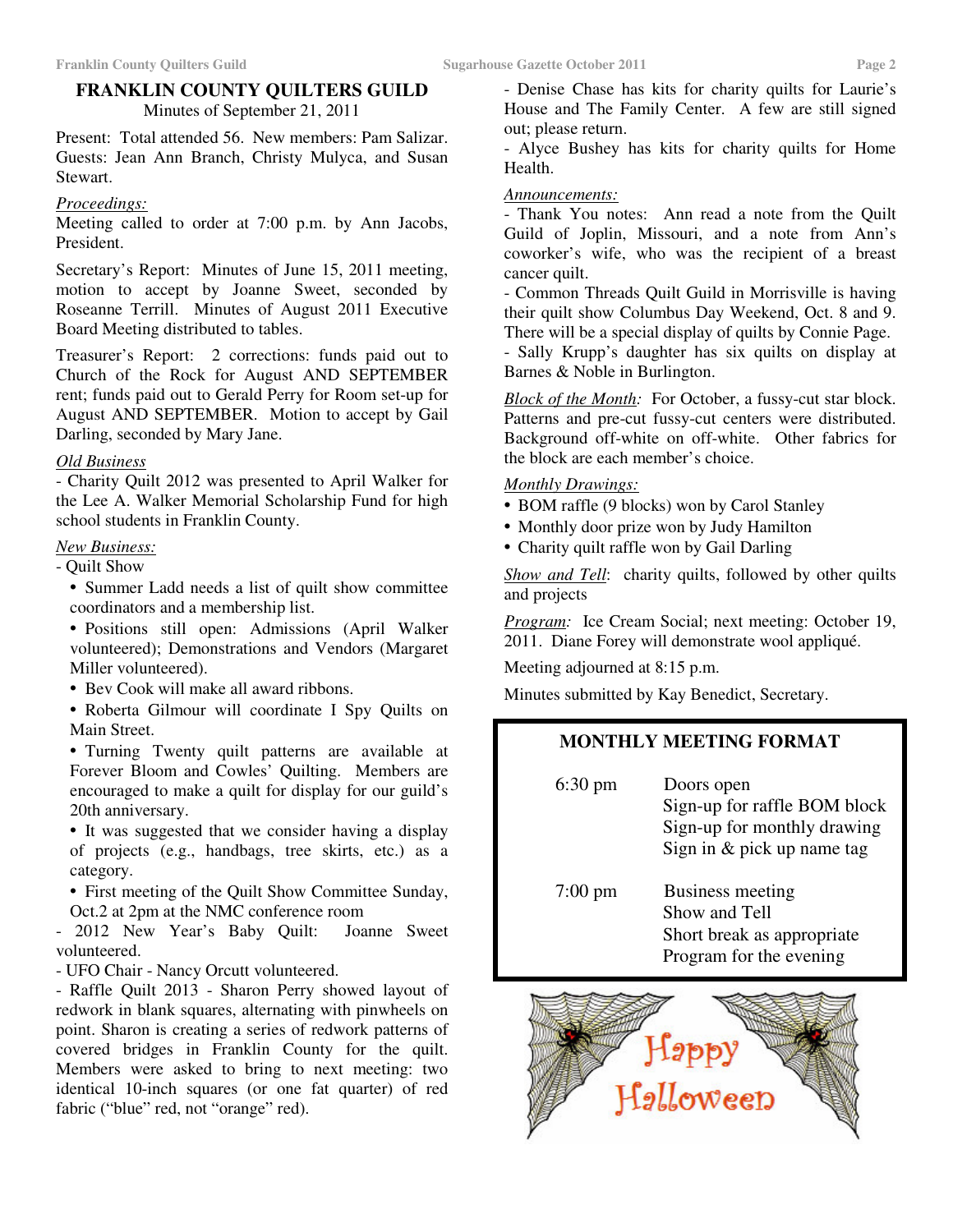# **OCTOBER 2011 BLOCK OF THE MONTH PATTERN: HENRY OF THE WEST Pattern from www.quilterscache.com**

**Color 1: fussy cut center (call Judy Hamilton, 893-3875, to get yours); Colors 2 & 3: coordinating colors of your choice; Color 4: off-white on off-white.** If you have any questions, call Judy Hamilton 893-3875.

# **Click the link below for the Henry of the West block pattern http://www.quilterscache.com/H/HenryoftheWestBlock.html**

## **2011 -2012 MONTHLY WINNERS:**

### *September*

*BOM Raffle:* Carol Stanley *Door Prize:* Judy Hamilton *Charity Quilt:*Gail Darling

## **QUILT SHOW COMMITTEE MEETS**

Led by Summer Ladd and Roberta Gilmour, the 2012 Quilt Show Committee met for the first time on Sunday, October  $2<sup>nd</sup>$ . As is the case every year, the committee will need the help and support of all guild members for a successful show.

**WE NEED QUILTS!!!** We're starting earlier this year in encouraging members to enter their quilts. The registration form and letter can be found at www.vtmooses.us/fcqgshow.html. Now you don't have to wait until January to enter your quilt. You can print a registration form at any time and send it to Kay Benedict. Sharon Perry will be available at each guild meeting to take pictures of your quilt entries as needed.

**WE NEED A MEMBER TO HANDLE THE RAFFLE TICKETS!!!** The committee still needs a guild member to step forward and organize the raffle tickets. This job includes printing the tickets and keeping track of ticket sales by the guild members.

Roberta Gilmour has agreed to coordinate "I Spy Quilts on Main Street" once again for the 2012 show. She will need lots of members to support all the businesses which need quilts to hang in their windows. This is one small way you can help the quilt show and support local businesses at the same time. If you can adopt a business and supply a few quilts, please let Roberta know.

The Quilt Show Committee will continue to meet monthly until the show. The following is the schedule for committee meetings through the end of the year. All meetings will be at the NMC Conference Center and will start at 2:00 pm. All meetings are open to all guild members.

October 16 Conference Room 1 November 13 Conference Room 2 December 11 Conference Room 1



## **MONTHLY QUILTING BEE**

Plans are underway to start holding a monthly quilting bee at the NMC Conference Center. The guild has a lot of fabric for charity quilts, and we'd like to use the bee as an opportunity to organize the fabric into quilt kits and start making quilts. The first monthly bee is tentatively scheduled on Sunday, October  $23<sup>rd</sup>$ , from 11 am to 5 pm. The time and date will be confirmed at the October meeting. Stay tuned for more about the guild's monthly bees. A big THANK YOU goes out to Alyce Bushey for taking on scheduling the bees!!!

## **GUILD LIBRARY**

*A complete list of books and magazines currently in our collection may be found on the FCQG website.*

*The library is accepting books and gently used magazines (2005 or later) for its permanent collection. (Older magazines and VHS videos may be better directed to the "For Sale Table" at monthly meetings.)*

*If you have an item borrowed from our collection, please return it at the next meeting. If you would like to borrow an item, email kayben1@yahoo.com*

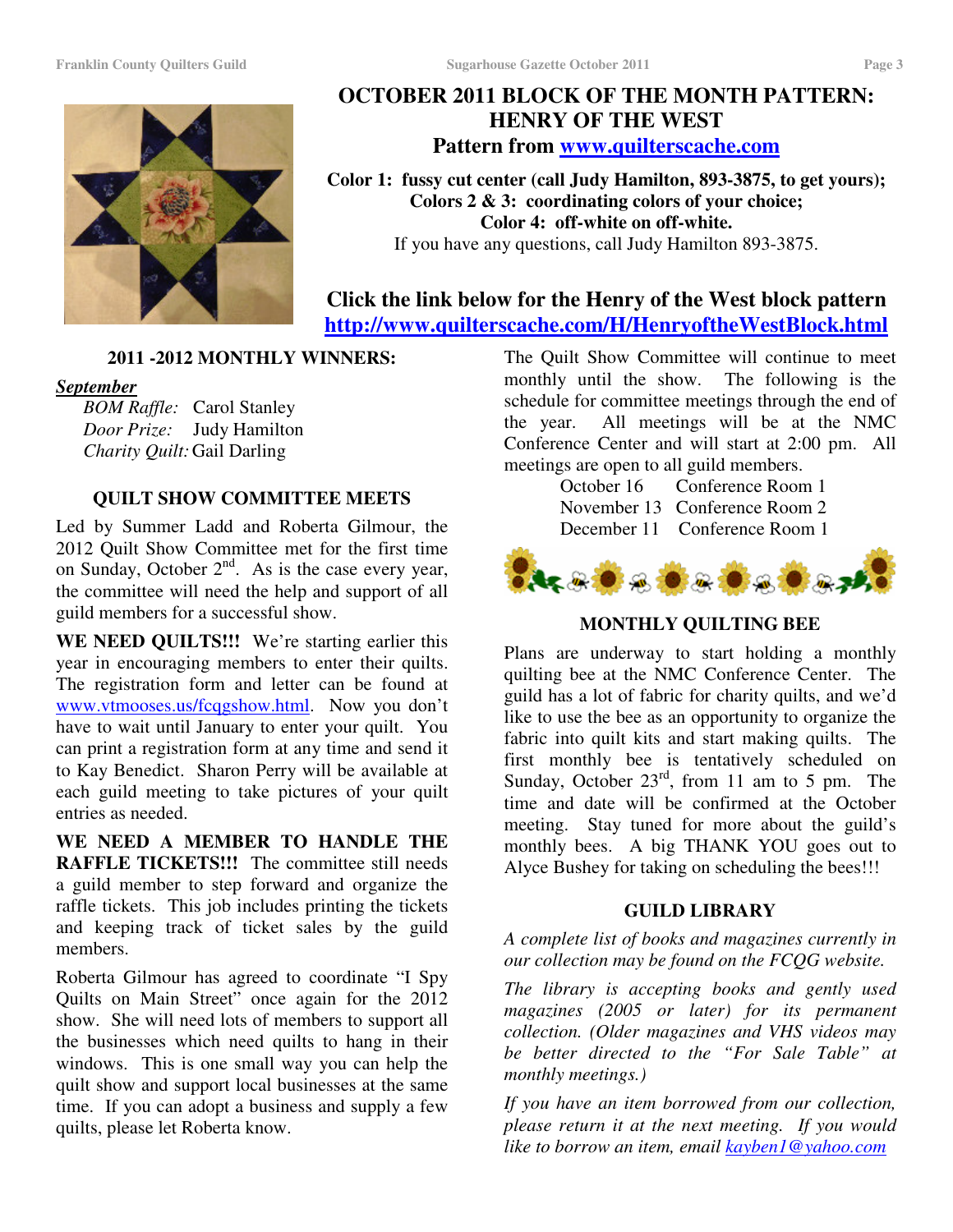# **ATTACHING A SLEEVE TO YOUR QUILT By Serena Smith**

*Editor's Note: The quilt show committee thought it might be useful to run this article again as we begin planning for the 2012 show.*

What is a quilt sleeve? A quilt sleeve is a piece of fabric stitched on the back of the quilt near the top edge. This tube of fabric is made so a dowel rod can be inserted for the purpose of hanging your quilt or wall hanging. A quilt sleeve, constructed and attached properly as a tube, will also provide protection for your quilt when it is hung.

Quilt shows will require you to stitch a sleeve on the back of your entry. Most of the time, quilt shows will give you dimensions for creating a quilt sleeve according to their requirements. If they don't, you will need to create your own. Even if you are not entering your project in a quilt show, it is still a good idea to attach a sleeve if you will be hanging it in your home.

*The following links provide visual references for the proper construction of a quilt sleeve and how to attach it properly to the back of your quilt. If you've never made a quilt sleeve OR have only used a single layer of fabric, you may want to check out these links before making your next quilt sleeve:* http://quilting.about.com/od/decoratingwithquilts/ss /quilt\_sleeve.htm

http://www.scvqaquiltshow.org/forms/2009QuiltSle eve.pdf

http://www.empirequilters.net/pdf/sleeve01.pdf

http://www.countrycrossroadsquilters.com/quilt\_sle eve\_instructions.pdf

# **2013 RAFFLE QUILT**

Denise Chase, Dale McFeeters, and Sharon Perry are already working on the 2013 Raffle Quilt. They plan to make a redwork quilt of covered bridges currently standing or previously found in Franklin County. Sharon Perry has drawn 7 patterns which she shared in September. She plans to have the remaining 5 patterns finished by the October meeting.

The quilt will be a scrappy red and soft butter yellow quilt of pinwheels alternating with the redwork blocks. Denise Chase has designed a stunning setting for the quilt top which will have all the blocks set on point.

We're asking each guild member to donate 2 identical 10-inch squares OR 1 fat quarter (FQ) of red fabric. We're looking for deep rich reds on the blue side of red. We do not want any orange reds. Bring your squares/FQs to the October meeting and give them to Dale, Denise or Sharon.

Following the 2013 quilt show (which will be our 20<sup>th</sup> show), the trio plans to package the patterns for the covered bridges and the quilt top and offer them for sale. All proceeds will benefit the guild.



<u> Support local, member-owned quilt shops:</u> Cowles Quilting, Highgate Plaza in St. Albans Fibre Junction, in downtown Rouses Point, NY Forever Bloom, Main Street in St. Albans

# DID YOU KNOW???

October is Breast Cancer Awareness Month, Cookie Month, and National Popcorn Popping Month.

October's flower is the Calendula or Cosmos. The birthstone is the opal, tourmaline, or pink sapphire, and its astrological signs are Libra, September  $23^{\text{rd}}$  – October 23 $^{\text{rd}}$ , and Scorpio, October 24 $^{\text{th}}$  – November 21st.

The Moon this month is called the Hunter's Moon, Travel Month, and Dying Month.

Some notable historical events in September:

- On October 1<sup>st</sup>, 1971, Walt Disney World opened in Orlando, Florida.

- On October 11<sup>th</sup>, 1984, Challenger astronaut Kathryn Sullivan became the first American woman to walk in space.

- On October 15<sup>th</sup>, 1951, "I Love Lucy" premiered on television.

- On October 23<sup>rd</sup>, 1915, 25,000 women marched in New York City demanding the right to vote.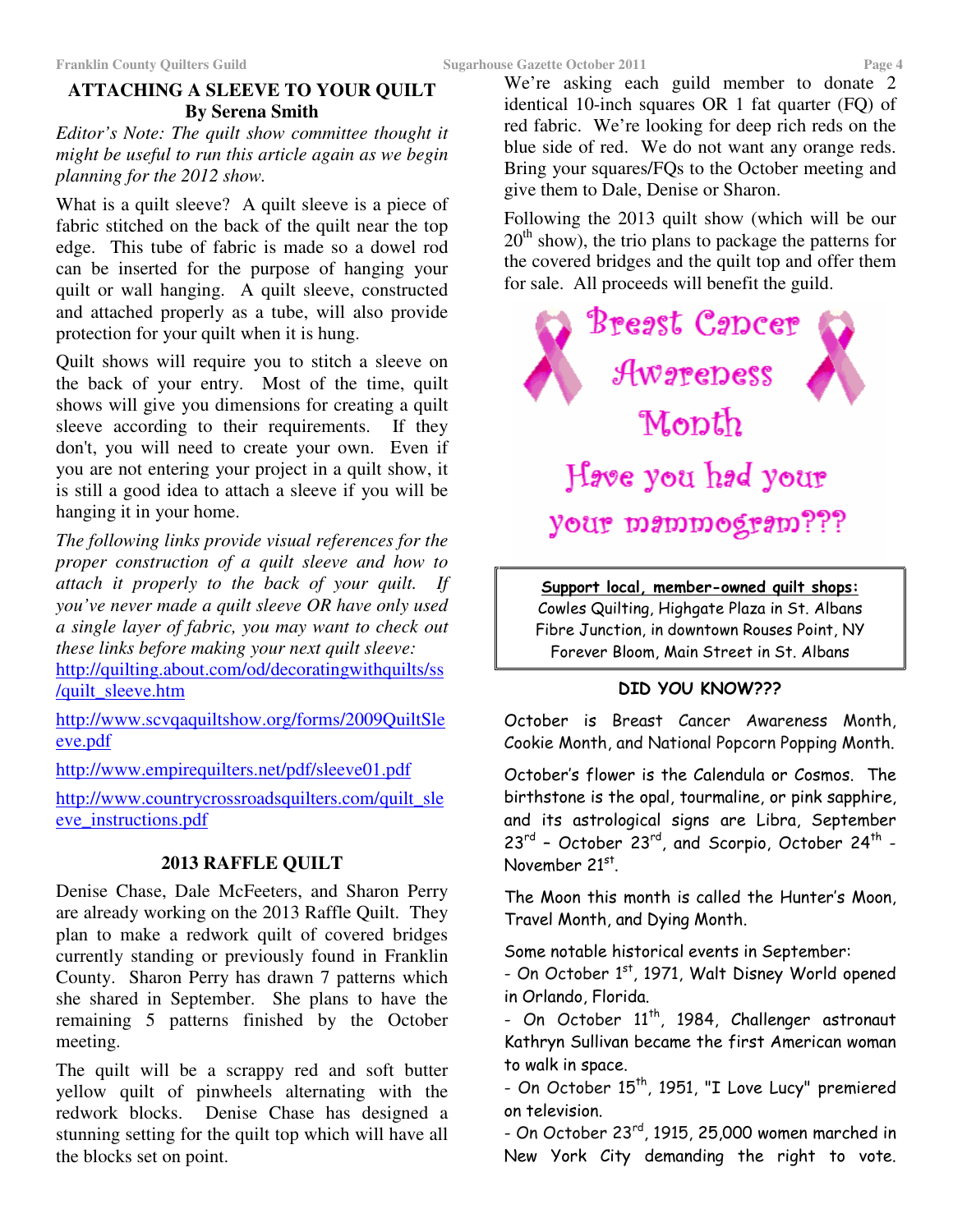## **SEPTEMBER 2011 TREASURER'S REPORT**

# FRANKLIN COUNTY QUILTER'S GUILD Treasurer's Report -- September 21, 2011

| <b>Opening Balance</b>                                                                                                                                                                                                                              |                                                                 | \$2,847.98 |
|-----------------------------------------------------------------------------------------------------------------------------------------------------------------------------------------------------------------------------------------------------|-----------------------------------------------------------------|------------|
| <b>Funds collected</b><br>Sale table (May)<br>Vendor donation (Yankee Pride)<br><b>Silent Auction</b><br><b>Tea Cup Auction</b><br>Bonnie's quilt auction                                                                                           | \$7.00<br>\$175.00<br>\$15.00<br>\$205.00<br>\$142.00           |            |
| Total                                                                                                                                                                                                                                               | \$544.00<br>Total                                               | \$3,391.98 |
| Funds paid out<br>Church of the Rock, Aug & Sep rent<br>Gerald Perry, Room set-up for Aug & Sep<br>Joanne Sweet, Fabric, batting, wood for QS display<br>Nancy Orcutt, Fabric<br>Roberta Gilmore, "I Spy" receipts for QS<br>Joplin Relief donation | \$70.00<br>\$50.00<br>\$45.51<br>\$27.67<br>\$62.94<br>\$350.00 |            |
| Total                                                                                                                                                                                                                                               | \$606.12                                                        |            |
| <b>Grand Total</b>                                                                                                                                                                                                                                  |                                                                 | \$2,785.86 |

2011 YTD Collections: \$3831.77

Respectfully submitted,

Deborah L. Dusablon, Treasurer 09/21/11

## QUILT TIPS

After wearing out one <u>Dear Jane</u> book completely, one quilter bought a second one and had the spine removed. She slipped each page in a page protector and keeps them in a big notebook. There is room to slip each page's blocks inside the page protector so you can see at a glance what you have done and what you can still do. She now does this to all the softcover books she buys anymore and uses a lot.

*Deadline for articles for next newsletter:*

**Wednesday, October 26 th , 2011**

Please email articles to Sharon Perry, *vtquilter@gmail.com*, or mail to PO Box 517, Montgomery Center VT 05471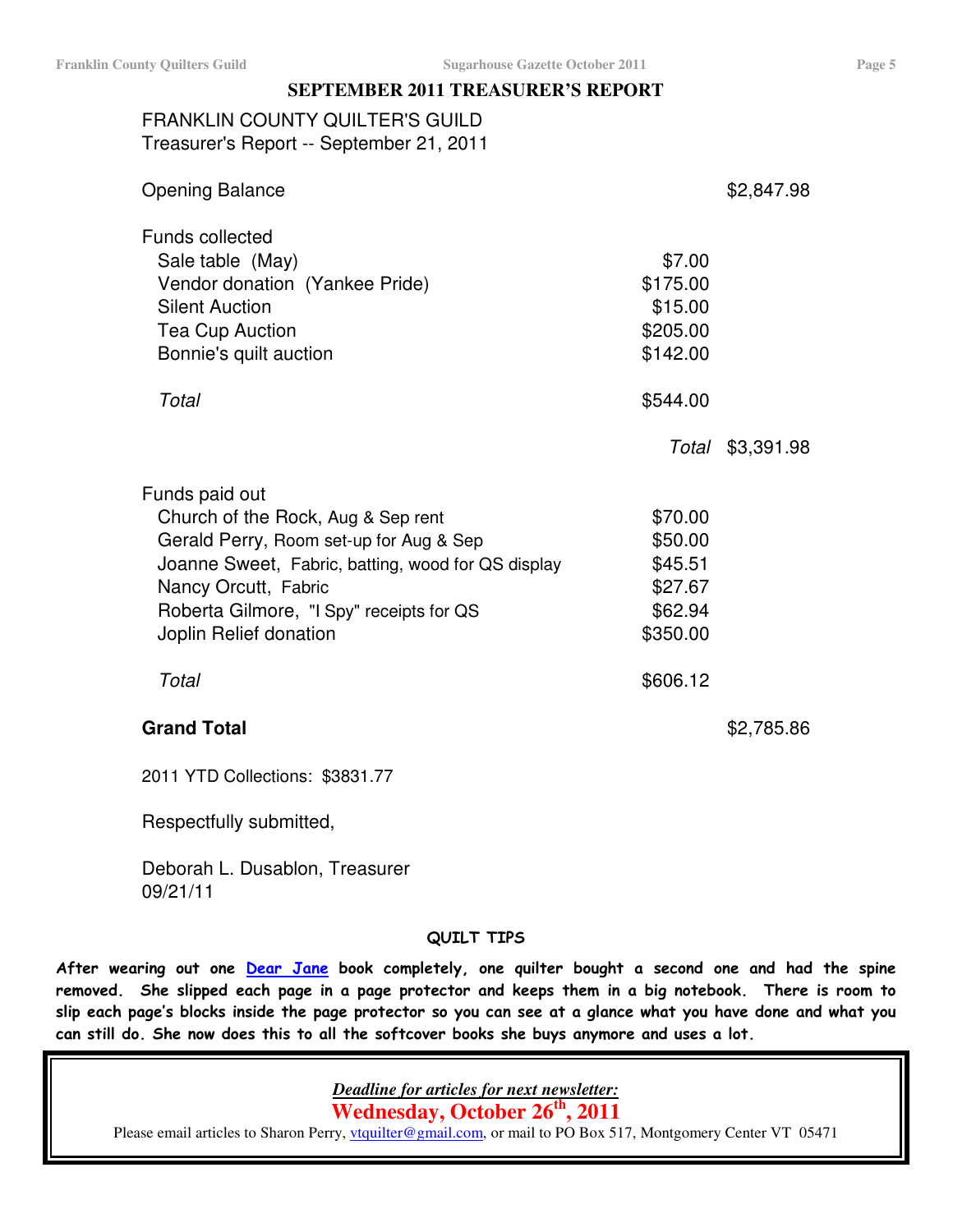## **OCTOBER 2011 TREASURER'S REPORT**

FRANKLIN COUNTY QUILTER'S GUILD Treasurer's Report -- October 19, 2011

| <b>Opening Balance</b>                |       |          | \$2,785.86       |
|---------------------------------------|-------|----------|------------------|
| <b>Funds collected</b><br>Dues        |       | \$885.00 |                  |
|                                       | Total | \$885.00 |                  |
|                                       |       |          | Total \$3,670.86 |
| Funds paid out                        |       |          |                  |
| Church of the Rock, Oct rent          |       | \$35.00  |                  |
| Gerald Perry, Room set-up for Oct     |       | \$25.00  |                  |
| WRBQ, Ad for Quilt Show 2012          |       | \$100.00 |                  |
| Judy Hamilton, Sep/Oct BOM copies     |       | \$18.81  |                  |
| CVQG, Pole Rental for Quilt Show 2012 |       | \$200.00 |                  |
|                                       | Total | \$378.81 |                  |
| <b>Grand Total</b>                    |       |          | \$3,292.05       |

2011 YTD Collections: \$4716.77

Respectfully submitted,

Deborah L. Dusablon, Treasurer 10/19/11

# *"FOR SALE" TABLE RETURNS IN OCTOBER*

*Do you have extra quilt-related items cluttering your sewing space? Are you at a loss about what to do with your items? The guild has a solution for you. Bring your gently used items to the guild meeting to donate to the "For Sale" table at the back of the room; proceeds will benefit the guild. Sharon Perry has agreed to host the table each month at the monthly guild meeting. So don't throw anything away…bring it to the guild!*

**The "FOR SALE" Table will be set up again at the October meeting. If you have any donations for the table, bring them in, and we'll find a new home for them.**

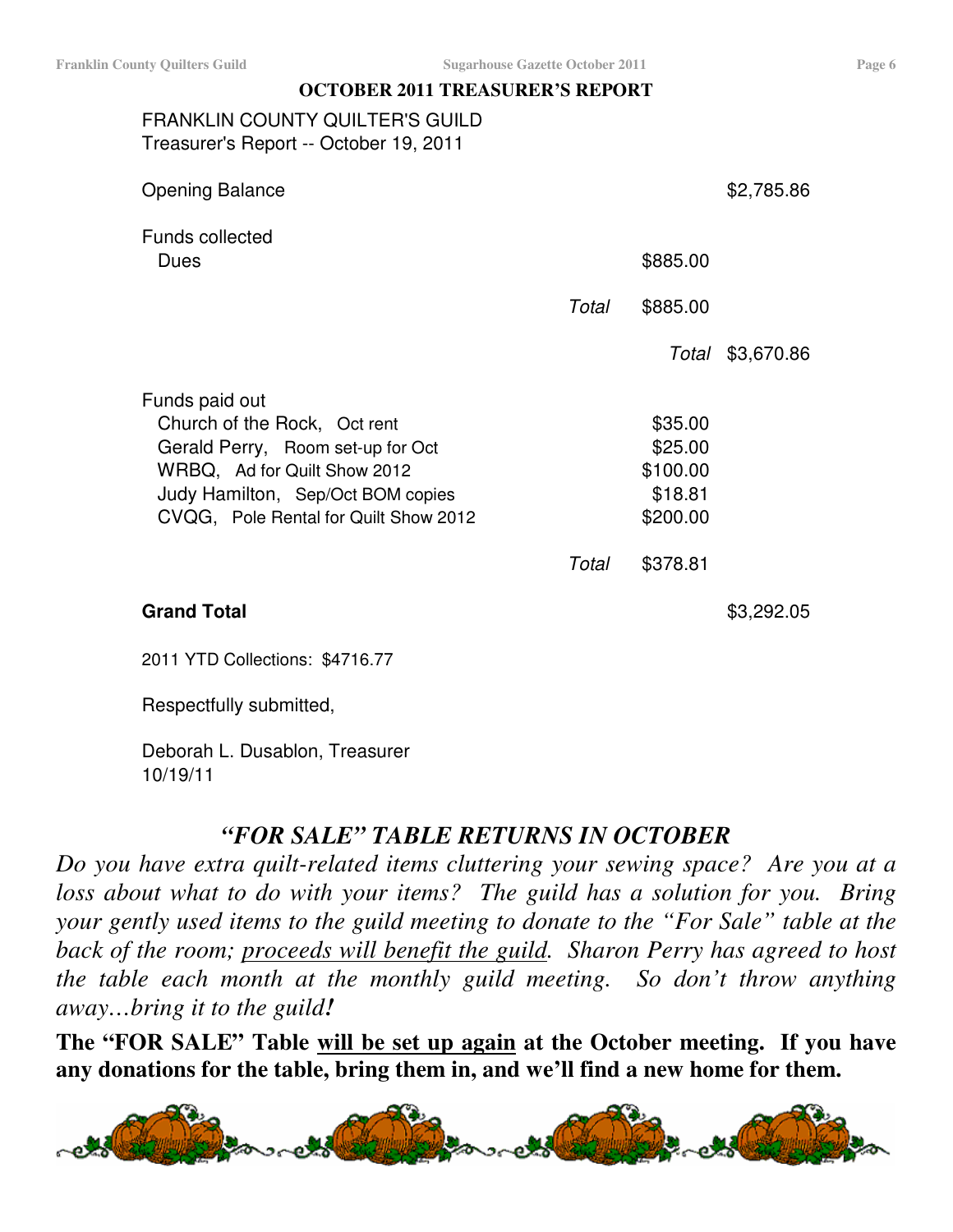#### Page 7

# RECIPE CORNER: COOKIE RECIPES

In celebration of Cookie Month in October, I've pulled out some of my famíly's favorites to share with everyone.

# Frosted Cherry Drops

1 package white cake mix

1/2 cup sour cream

3 tablespoons cherry juice or water

1/4 teaspoon almond extract

#### 1 egg

1/2 cup finely chopped maraschino cherries

Heat oven to 350 degrees. In a large bowl, combine cake mix, sour cream, cherry juice (or water), almond extract, and egg; stir until well blended. Fold in cherries. Drop by teaspoonfuls 2 inches apart, onto ungreased cookie sheet. Bake for 8-12 minutes, or until edges are light golden brown. Cool 1 minute; remove from cookie sheets. Frost cookies with cherry frosting (recipe below); top with 1/4 maraschino cherry.

Cherry Frosting:

2 1/2 cups powdered sugar

1/4 cup margarine, soft

1 tablespoon cherry juice

3 tablespoons half and half

maraschino cherries

In small bowl combine all frosting ingredients except maraschino cherries, adding enough half and half for desired consistency. Frost cooled cookies. Top with 1/4 cherry.

## Chocolate Thumbprint Cookies

1 cup Crisco

1 teaspoon salt

2 teaspoon vanilla

1 cup brown sugar

3 cups flour

4 tablespoons milk

1/2 cup semi-chocolate chips, chopped smaller

Cream Crisco with salt and vanilla, gradually adding brown sugar. Blend in flour, milk and chocolate chip pieces. Shape into balls; put on cookie sheet and make a thumbprint in each ball. Bake at 350 degrees F for 10-12 minutes. When cookies are finished cooking and still warm, roll in powdered sugar before filling.

Chocolate filling:

Melt 34 cup chocolate chips, 1 tablespoon Crisco. Cool slightly; add 2 tablespoons light Karo syrup, 1 tablespoon water and 1 teaspoon vanilla. Fill thumbprints with chocolate filling. (I double the batch because I love chocolate; recipe above is for a single batch.)

## Snickerdoodles

1/2 cup butter 3/4 cup sugar 1 egg 1 1/2 cup flour 1 tsp cream of tartar 1/2 tsp baking soda

1/8 teaspoon salt

Preheat oven to 400 degrees F. Cream butter and sugar until light and fluffy. Add egg; beat together. Sift remaining ingredients together and add to butter-egg-sugar mixture. Form dough into 1-inch balls; roll balls in cinnamon sugar (1 tablespoon sugar with 1 teaspoon cinnamon). Place 2 inches apart on ungreased cookie sheet. Bake for 8-10 minutes. Cookies should be soft and puffy and will flatten some when cooled.

## Cookie in a Jar: White Chocolate Macadamia Nut

1 wide-mouth quart canning jar 1 1/4 cup flour, all-purpose

- 1/2 teaspoon baking soda
- 1/2 teaspoon baking powder

1/2 cup brown sugar, packed

1/3 cup sugar

3/4 cup chopped macadamía nuts

1 cup white chocolate chips

Mix flour, baking soda, baking powder together in a small bowl. Layer ingredients in quart-size canning jars: flour mixture; packed brown sugar; white sugar; nuts and chips.  $\top$ op each jar with a  $\tau$ -inch circle of fabric; tie with a ribbon.

Attach gift tag with the following instructions: Empty cookie mix into mixing bowl; blend thoroughly. Add 1/2 cup softened butter or margarine, 1 beaten egg, and 1 teaspoon vanilla. Mix until completely blended. Shape into 1-inch balls and place 2 inches apart on greased cookie sheets. Bake at 375 degrees for 12 to 14 minutes until tops are very lightly browned. Cool 5 minutes on baking sheet. Finish cooling on rack. Makes 2 1/2 dozen cookies.